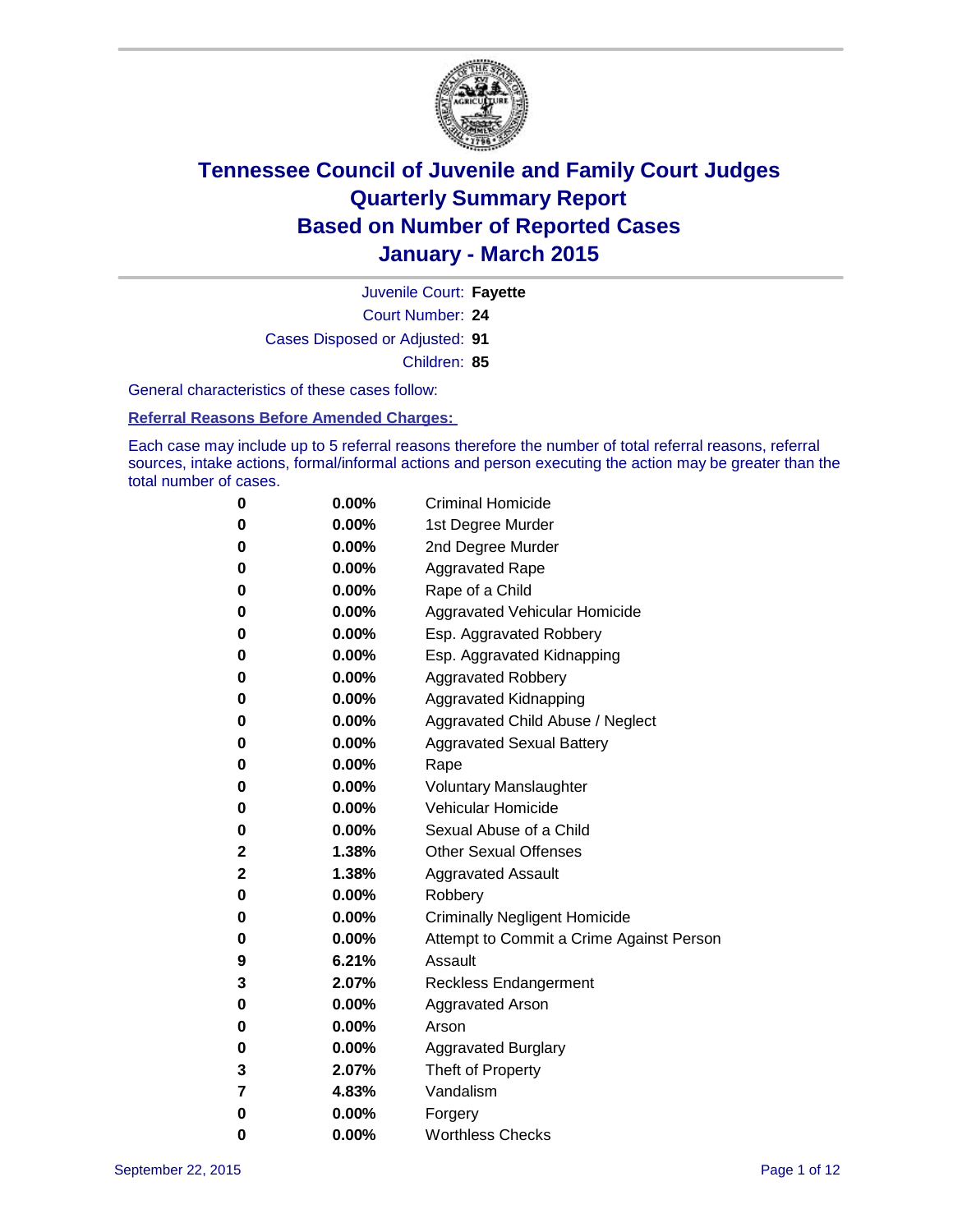

Court Number: **24** Juvenile Court: **Fayette** Cases Disposed or Adjusted: **91** Children: **85**

#### **Referral Reasons Before Amended Charges:**

Each case may include up to 5 referral reasons therefore the number of total referral reasons, referral sources, intake actions, formal/informal actions and person executing the action may be greater than the total number of cases.

| 0  | 0.00%  | Illegal Possession / Fraudulent Use of Credit / Debit Cards |
|----|--------|-------------------------------------------------------------|
| 0  | 0.00%  | <b>Burglary</b>                                             |
| 0  | 0.00%  | Unauthorized Use of a Vehicle                               |
| 2  | 1.38%  | <b>Cruelty to Animals</b>                                   |
| 0  | 0.00%  | Sale of Controlled Substances                               |
| 3  | 2.07%  | <b>Other Drug Offenses</b>                                  |
| 3  | 2.07%  | <b>Possession of Controlled Substances</b>                  |
| 0  | 0.00%  | <b>Criminal Attempt</b>                                     |
| 0  | 0.00%  | Carrying Weapons on School Property                         |
| 1  | 0.69%  | Unlawful Carrying / Possession of a Weapon                  |
| 1  | 0.69%  | <b>Evading Arrest</b>                                       |
| 0  | 0.00%  | Escape                                                      |
| 0  | 0.00%  | Driving Under Influence (DUI)                               |
| 3  | 2.07%  | Possession / Consumption of Alcohol                         |
| 0  | 0.00%  | Resisting Stop, Frisk, Halt, Arrest or Search               |
| 0  | 0.00%  | <b>Aggravated Criminal Trespass</b>                         |
| 0  | 0.00%  | Harassment                                                  |
| 0  | 0.00%  | Failure to Appear                                           |
| 1  | 0.69%  | Filing a False Police Report                                |
| 0  | 0.00%  | Criminal Impersonation                                      |
| 2  | 1.38%  | <b>Disorderly Conduct</b>                                   |
| 0  | 0.00%  | <b>Criminal Trespass</b>                                    |
| 0  | 0.00%  | <b>Public Intoxication</b>                                  |
| 1  | 0.69%  | Gambling                                                    |
| 17 | 11.72% | <b>Traffic</b>                                              |
| 0  | 0.00%  | <b>Local Ordinances</b>                                     |
| 1  | 0.69%  | Violation of Wildlife Regulations                           |
| 0  | 0.00%  | Contempt of Court                                           |
| 0  | 0.00%  | Violation of Probation                                      |
| 0  | 0.00%  | Violation of Aftercare                                      |
| 17 | 11.72% | <b>Unruly Behavior</b>                                      |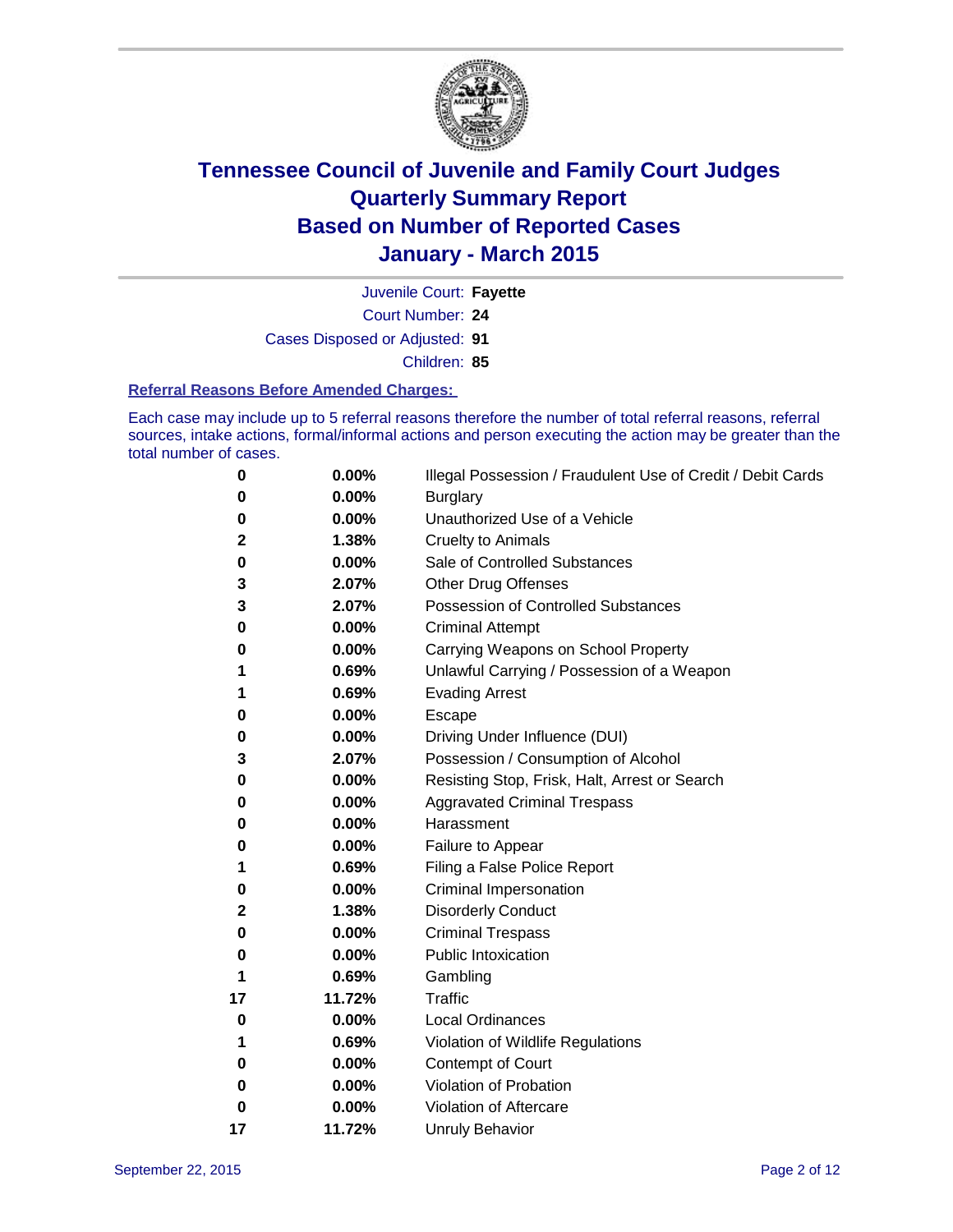

Court Number: **24** Juvenile Court: **Fayette** Cases Disposed or Adjusted: **91** Children: **85**

#### **Referral Reasons Before Amended Charges:**

Each case may include up to 5 referral reasons therefore the number of total referral reasons, referral sources, intake actions, formal/informal actions and person executing the action may be greater than the total number of cases.

| 8   | 5.52%    | Truancy                                |
|-----|----------|----------------------------------------|
| 2   | 1.38%    | In-State Runaway                       |
| 0   | 0.00%    | Out-of-State Runaway                   |
| 3   | 2.07%    | Possession of Tobacco Products         |
| 0   | 0.00%    | Violation of a Valid Court Order       |
|     | 0.69%    | <b>Violation of Curfew</b>             |
| 0   | 0.00%    | Sexually Abused Child                  |
| 0   | 0.00%    | <b>Physically Abused Child</b>         |
| 18  | 12.41%   | Dependency / Neglect                   |
| 0   | 0.00%    | <b>Termination of Parental Rights</b>  |
| 0   | 0.00%    | <b>Violation of Pretrial Diversion</b> |
| 0   | 0.00%    | Violation of Informal Adjustment       |
| 0   | $0.00\%$ | <b>Judicial Review</b>                 |
| 0   | 0.00%    | <b>Administrative Review</b>           |
| 0   | 0.00%    | <b>Foster Care Review</b>              |
| 35  | 24.14%   | Custody                                |
| 0   | 0.00%    | Visitation                             |
| 0   | 0.00%    | Paternity / Legitimation               |
| 0   | 0.00%    | <b>Child Support</b>                   |
| 0   | 0.00%    | <b>Request for Medical Treatment</b>   |
| 0   | 0.00%    | <b>Consent to Marry</b>                |
| 0   | 0.00%    | Other                                  |
| 145 | 100.00%  | <b>Total Referrals</b>                 |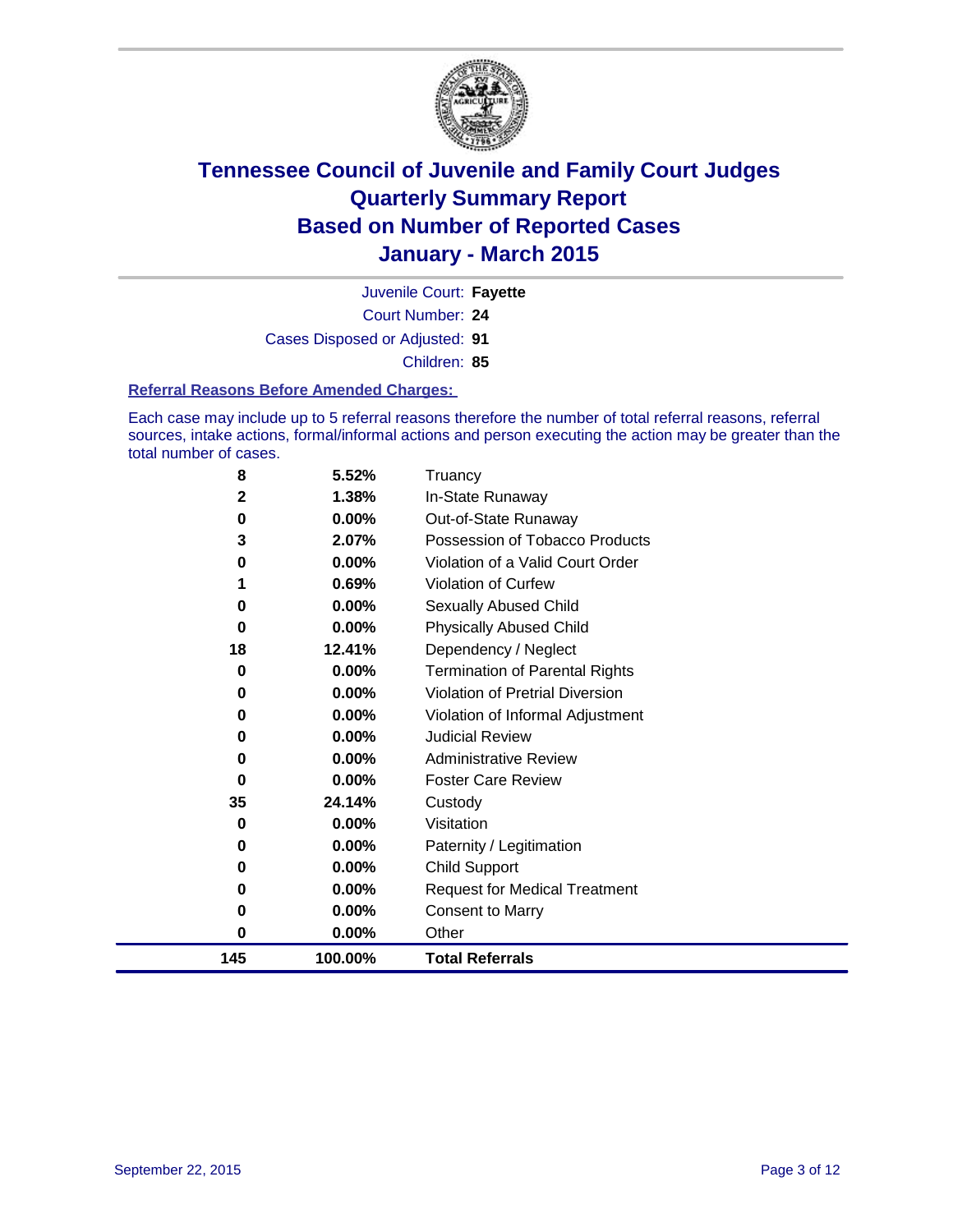

|                            |                                | Juvenile Court: Fayette |  |  |
|----------------------------|--------------------------------|-------------------------|--|--|
|                            | Court Number: 24               |                         |  |  |
|                            | Cases Disposed or Adjusted: 91 |                         |  |  |
|                            | Children: 85                   |                         |  |  |
| <b>Referral Sources: 1</b> |                                |                         |  |  |
| 64                         | 44.14%                         | Law Enforcement         |  |  |
| 20                         | 13.79%                         | Parents                 |  |  |
| 17                         | 11.72%                         | <b>Relatives</b>        |  |  |

| 145 | 100.00%  | <b>Total Referral Sources</b>     |
|-----|----------|-----------------------------------|
| 3   | 2.07%    | Other                             |
| 0   | $0.00\%$ | Unknown                           |
| 0   | 0.00%    | Hospital                          |
| 0   | 0.00%    | Child & Parent                    |
| 0   | $0.00\%$ | Victim                            |
| 0   | 0.00%    | <b>Other Court</b>                |
| 0   | 0.00%    | Social Agency                     |
|     | 4.83%    | <b>Court Staff</b>                |
| 0   | 0.00%    | <b>District Attorney's Office</b> |
| 0   | 0.00%    | <b>Other State Department</b>     |
| 22  | 15.17%   | <b>DCS</b>                        |
| 0   | 0.00%    | <b>CSA</b>                        |
| 12  | 8.28%    | School                            |
| 0   | 0.00%    | Self                              |
| 17  | 11.72%   | Relatives                         |

### **Age of Child at Referral: 2**

| 0  | $0.00\%$ | <b>Unknown</b>     |
|----|----------|--------------------|
| 0  | $0.00\%$ | Ages 19 and Over   |
| 11 | 12.94%   | Ages 17 through 18 |
| 32 | 37.65%   | Ages 15 through 16 |
| 11 | 12.94%   | Ages 13 through 14 |
| 11 | 12.94%   | Ages 11 through 12 |
| 20 | 23.53%   | Ages 10 and Under  |
|    |          |                    |

<sup>1</sup> If different than number of Referral Reasons (145), verify accuracy of your court's data.

One child could be counted in multiple categories, verify accuracy of your court's data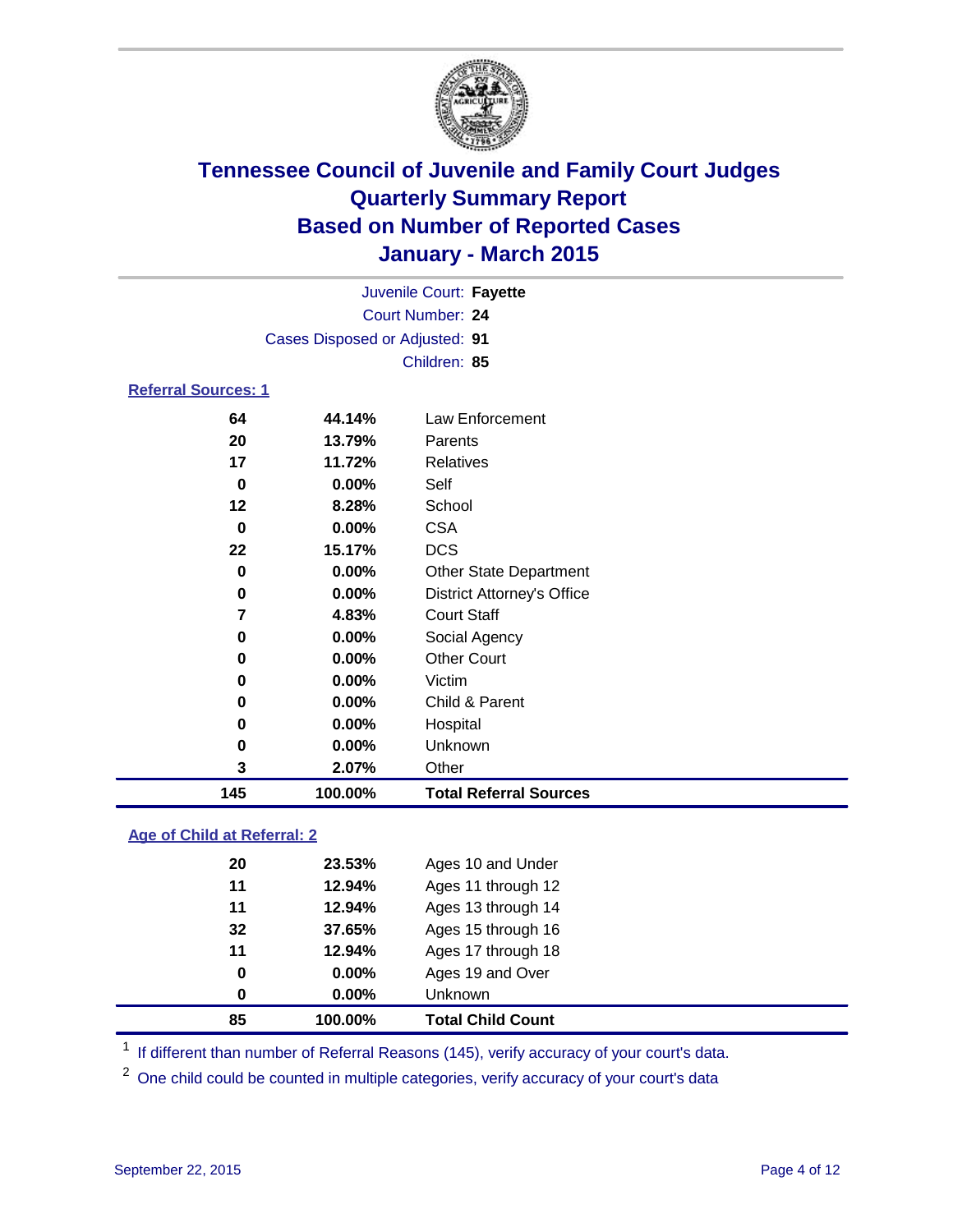

| Juvenile Court: Fayette                 |                                |                          |  |  |
|-----------------------------------------|--------------------------------|--------------------------|--|--|
|                                         | Court Number: 24               |                          |  |  |
|                                         | Cases Disposed or Adjusted: 91 |                          |  |  |
|                                         |                                | Children: 85             |  |  |
| <b>Sex of Child: 1</b>                  |                                |                          |  |  |
| 52                                      | 61.18%                         | Male                     |  |  |
| 33                                      | 38.82%                         | Female                   |  |  |
| $\mathbf 0$                             | 0.00%                          | Unknown                  |  |  |
| 85                                      | 100.00%                        | <b>Total Child Count</b> |  |  |
| Race of Child: 1                        |                                |                          |  |  |
| 40                                      | 47.06%                         | White                    |  |  |
| 41                                      | 48.24%                         | African American         |  |  |
| 0                                       | 0.00%                          | Native American          |  |  |
| 1                                       | 1.18%                          | Asian                    |  |  |
| $\mathbf 2$                             | 2.35%                          | Mixed                    |  |  |
| 1                                       | 1.18%                          | Unknown                  |  |  |
| 85                                      | 100.00%                        | <b>Total Child Count</b> |  |  |
| <b>Hispanic Origin: 1</b>               |                                |                          |  |  |
| 1                                       | 1.18%                          | Yes                      |  |  |
| 84                                      | 98.82%                         | <b>No</b>                |  |  |
| $\bf{0}$                                | 0.00%                          | Unknown                  |  |  |
| 85                                      | 100.00%                        | <b>Total Child Count</b> |  |  |
| <b>School Enrollment of Children: 1</b> |                                |                          |  |  |
| 65                                      | 76.47%                         | Yes                      |  |  |
| $\overline{7}$                          | 8.24%                          | <b>No</b>                |  |  |
| 13                                      | 15.29%                         | Unknown                  |  |  |
| 85                                      | 100.00%                        | <b>Total Child Count</b> |  |  |

One child could be counted in multiple categories, verify accuracy of your court's data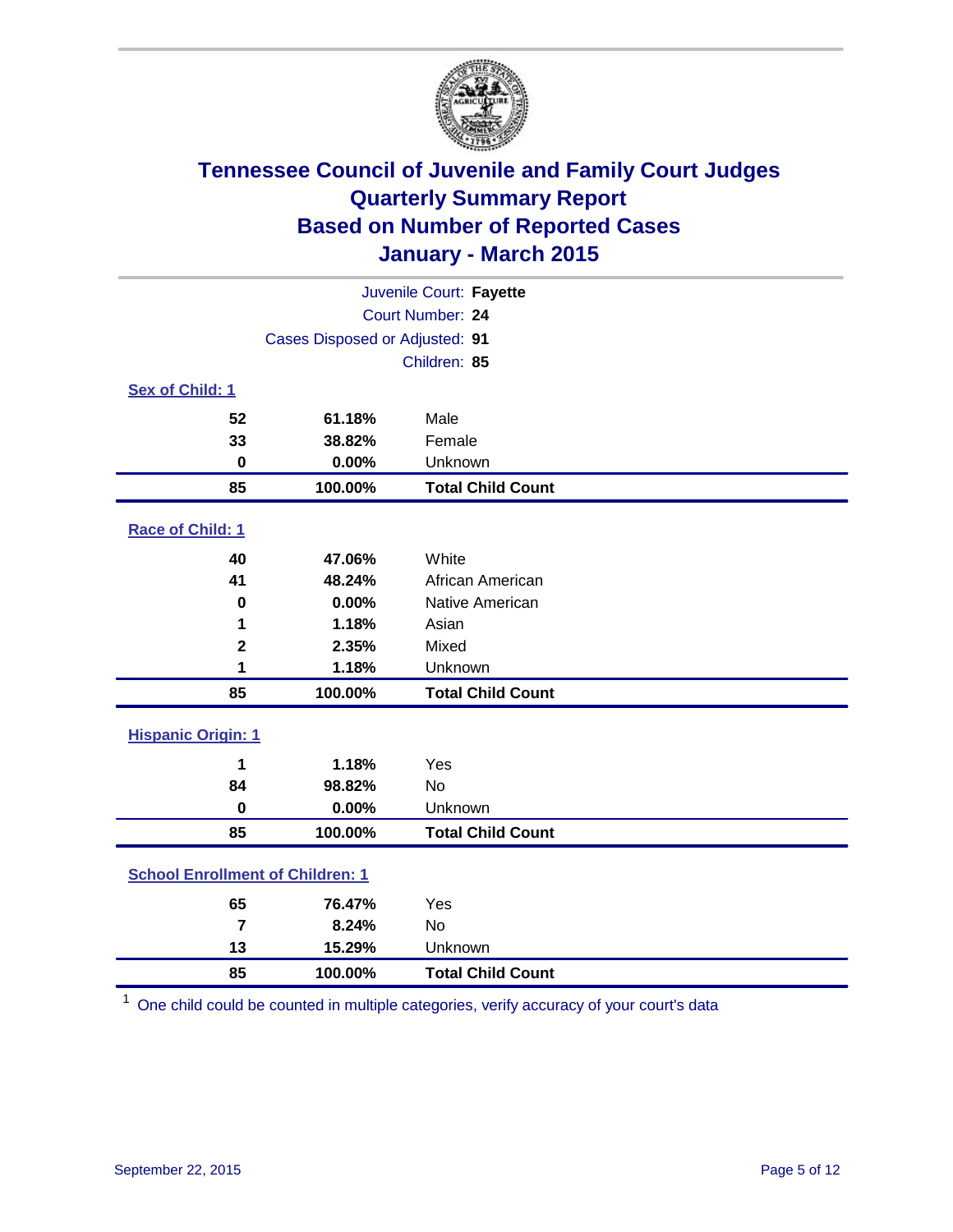

| Juvenile Court: Fayette        |                                                           |                              |  |  |  |
|--------------------------------|-----------------------------------------------------------|------------------------------|--|--|--|
| Court Number: 24               |                                                           |                              |  |  |  |
| Cases Disposed or Adjusted: 91 |                                                           |                              |  |  |  |
|                                | Children: 85                                              |                              |  |  |  |
|                                | <b>Living Arrangement of Child at Time of Referral: 1</b> |                              |  |  |  |
|                                |                                                           |                              |  |  |  |
| 11                             | 12.94%                                                    | With Both Biological Parents |  |  |  |
| 3                              | 3.53%                                                     | With Father and Stepmother   |  |  |  |
| $\mathbf{2}$                   | 2.35%                                                     | With Mother and Stepfather   |  |  |  |
| 27                             | 31.76%                                                    | With Mother                  |  |  |  |
| 8                              | 9.41%                                                     | With Father                  |  |  |  |
| 20                             | 23.53%                                                    | <b>With Relatives</b>        |  |  |  |
|                                | 1.18%                                                     | With Adoptive Parents        |  |  |  |
| 4                              | 4.71%                                                     | With Foster Family           |  |  |  |
| 0                              | $0.00\%$                                                  | In a Group Home              |  |  |  |
| 4                              | 4.71%                                                     | In a Residential Center      |  |  |  |
| 0                              | $0.00\%$                                                  | In an Institution            |  |  |  |
| 0                              | $0.00\%$                                                  | Independent                  |  |  |  |
|                                | 1.18%                                                     | Unknown                      |  |  |  |
| 4                              | 4.71%                                                     | Other                        |  |  |  |
| 85                             | 100.00%                                                   | <b>Total Child Count</b>     |  |  |  |
|                                |                                                           |                              |  |  |  |

### **Type of Detention: 2**

| 91 | 100.00%  | <b>Total Detention Count</b> |
|----|----------|------------------------------|
| 0  | $0.00\%$ | Other                        |
| 91 | 100.00%  | Does Not Apply               |
| 0  | $0.00\%$ | <b>Unknown</b>               |
| 0  | $0.00\%$ | <b>Psychiatric Hospital</b>  |
| 0  | 0.00%    | Jail - No Separation         |
| 0  | 0.00%    | Jail - Partial Separation    |
| 0  | $0.00\%$ | Jail - Complete Separation   |
| 0  | $0.00\%$ | Juvenile Detention Facility  |
| 0  | $0.00\%$ | Non-Secure Placement         |

<sup>1</sup> One child could be counted in multiple categories, verify accuracy of your court's data

If different than number of Cases (91) verify accuracy of your court's data.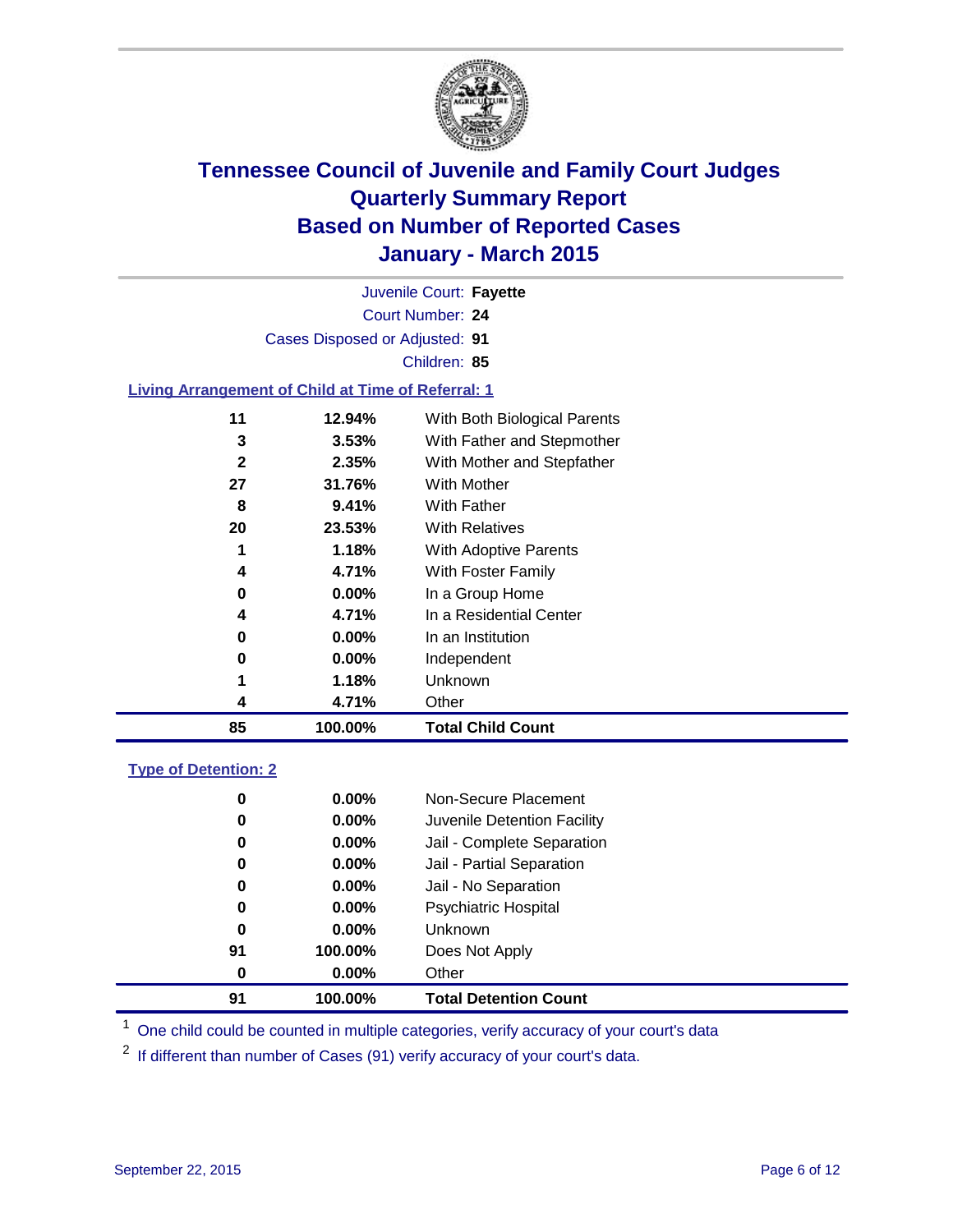

|                                                    | Juvenile Court: Fayette        |                                         |  |  |  |
|----------------------------------------------------|--------------------------------|-----------------------------------------|--|--|--|
|                                                    | Court Number: 24               |                                         |  |  |  |
|                                                    | Cases Disposed or Adjusted: 91 |                                         |  |  |  |
| Children: 85                                       |                                |                                         |  |  |  |
| <b>Placement After Secure Detention Hearing: 1</b> |                                |                                         |  |  |  |
| 0                                                  | 0.00%                          | Returned to Prior Living Arrangement    |  |  |  |
| $\bf{0}$                                           | 0.00%                          | Juvenile Detention Facility             |  |  |  |
| 0                                                  | 0.00%                          | Jail                                    |  |  |  |
| 0                                                  | 0.00%                          | Shelter / Group Home                    |  |  |  |
| 0                                                  | $0.00\%$                       | <b>Foster Family Home</b>               |  |  |  |
| 0                                                  | 0.00%                          | <b>Psychiatric Hospital</b>             |  |  |  |
| O                                                  | 0.00%                          | Unknown                                 |  |  |  |
| 91                                                 | 100.00%                        | Does Not Apply                          |  |  |  |
| 0                                                  | 0.00%                          | Other                                   |  |  |  |
| 91                                                 | 100.00%                        | <b>Total Placement Count</b>            |  |  |  |
| <b>Intake Actions: 2</b>                           |                                |                                         |  |  |  |
| 64                                                 | 44.14%                         | <b>Petition Filed</b>                   |  |  |  |
| $\bf{0}$                                           | 0.00%                          | <b>Motion Filed</b>                     |  |  |  |
| 10                                                 | 6.90%                          | <b>Citation Processed</b>               |  |  |  |
| $\bf{0}$                                           | 0.00%                          | Notification of Paternity Processed     |  |  |  |
| 70                                                 | 48.28%                         | Scheduling of Judicial Review           |  |  |  |
| $\bf{0}$                                           | 0.00%                          | Scheduling of Administrative Review     |  |  |  |
| 0                                                  | 0.00%                          | <b>Scheduling of Foster Care Review</b> |  |  |  |
| $\bf{0}$                                           | 0.00%                          | Unknown                                 |  |  |  |
| 0                                                  | 0.00%                          | Does Not Apply                          |  |  |  |
| 1                                                  | 0.69%                          | Other                                   |  |  |  |
| 145                                                | 100.00%                        | <b>Total Intake Count</b>               |  |  |  |

<sup>1</sup> If different than number of Cases (91) verify accuracy of your court's data.

If different than number of Referral Reasons (145), verify accuracy of your court's data.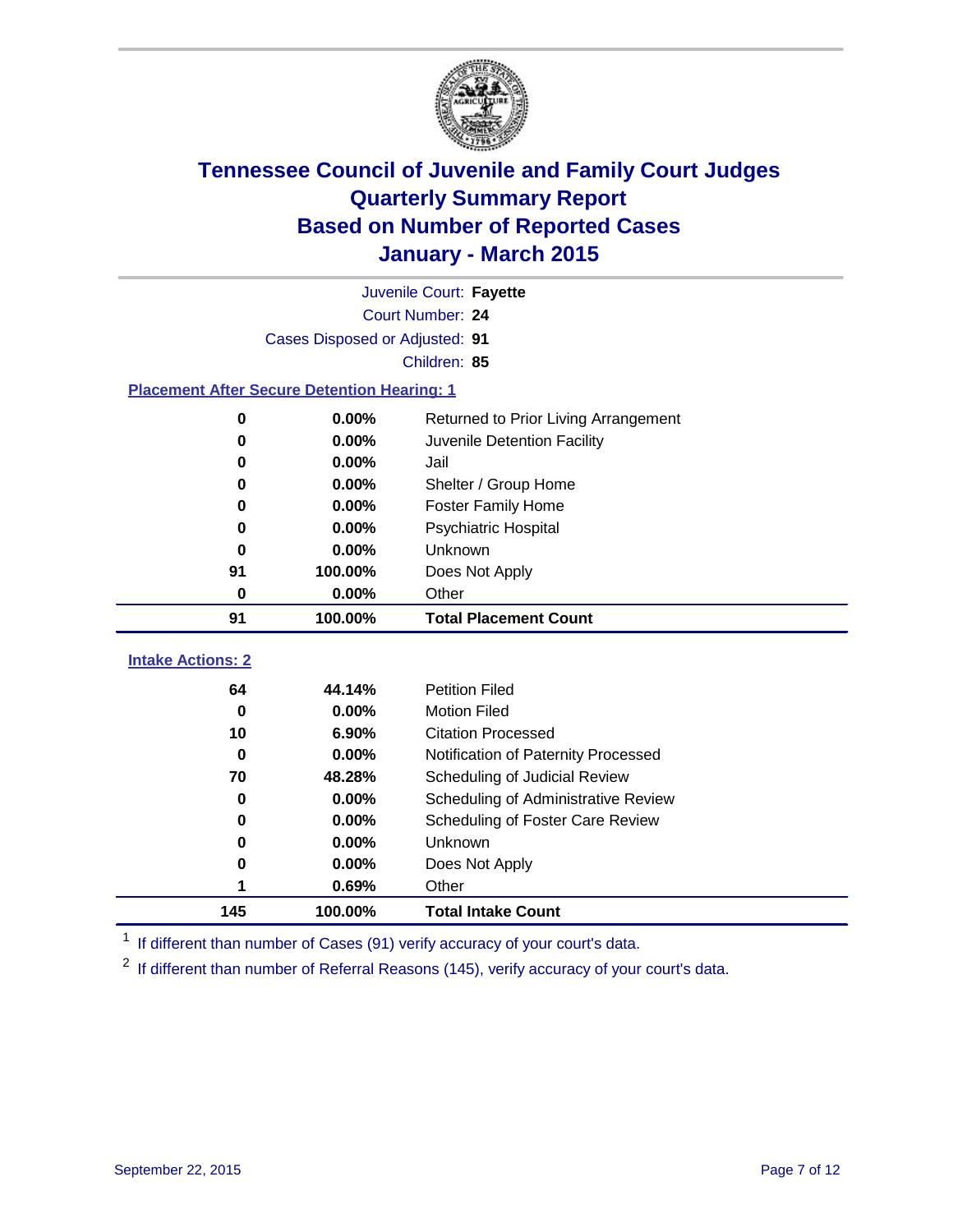

Court Number: **24** Juvenile Court: **Fayette** Cases Disposed or Adjusted: **91** Children: **85**

### **Last Grade Completed by Child: 1**

| 85               | 100.00%        | <b>Total Child Count</b>  |
|------------------|----------------|---------------------------|
| $\bf{0}$         | 0.00%          | Other                     |
| 30               | 35.29%         | Unknown                   |
| $\bf{0}$         | 0.00%          | Never Attended School     |
| 0                | 0.00%          | Graduated                 |
| 1                | 1.18%          | <b>GED</b>                |
| $\bf{0}$         | 0.00%          | Non-Graded Special Ed     |
| 0                | 0.00%          | 12th Grade                |
| 5                | 5.88%          | 11th Grade                |
| 13               | 15.29%         | 10th Grade                |
| 0                | 0.00%          | 9th Grade                 |
| 4                | 4.71%          | 9th Grade                 |
| 0                | 0.00%          | 8th Grade                 |
| 8                | 9.41%          | 8th Grade                 |
| 0                | 0.00%          | 7th Grade                 |
| 4                | 4.71%          | 7th Grade                 |
| 0                | 0.00%          | 6th Grade                 |
| 5                | 5.88%          | 6th Grade                 |
| $\bf{0}$         | 0.00%          | 5th Grade                 |
| 3                | 3.53%          | 5th Grade                 |
| $\bf{0}$         | 0.00%          | 4th Grade                 |
| 1                | 1.18%          | 4th Grade                 |
| $\bf{0}$         | 0.00%          | 3rd Grade                 |
| 3                | 3.53%          | 3rd Grade                 |
| 0                | 0.00%          | 2nd Grade                 |
| 0                | 0.00%          | 2nd Grade                 |
| $\bf{0}$         | 0.00%          | 1st Grade                 |
| $\mathbf 2$<br>1 | 2.35%<br>1.18% | Kindergarten<br>1st Grade |
| $\bf{0}$         | 0.00%          | Preschool                 |
| 5                | 5.88%          | Too Young for School      |
|                  |                |                           |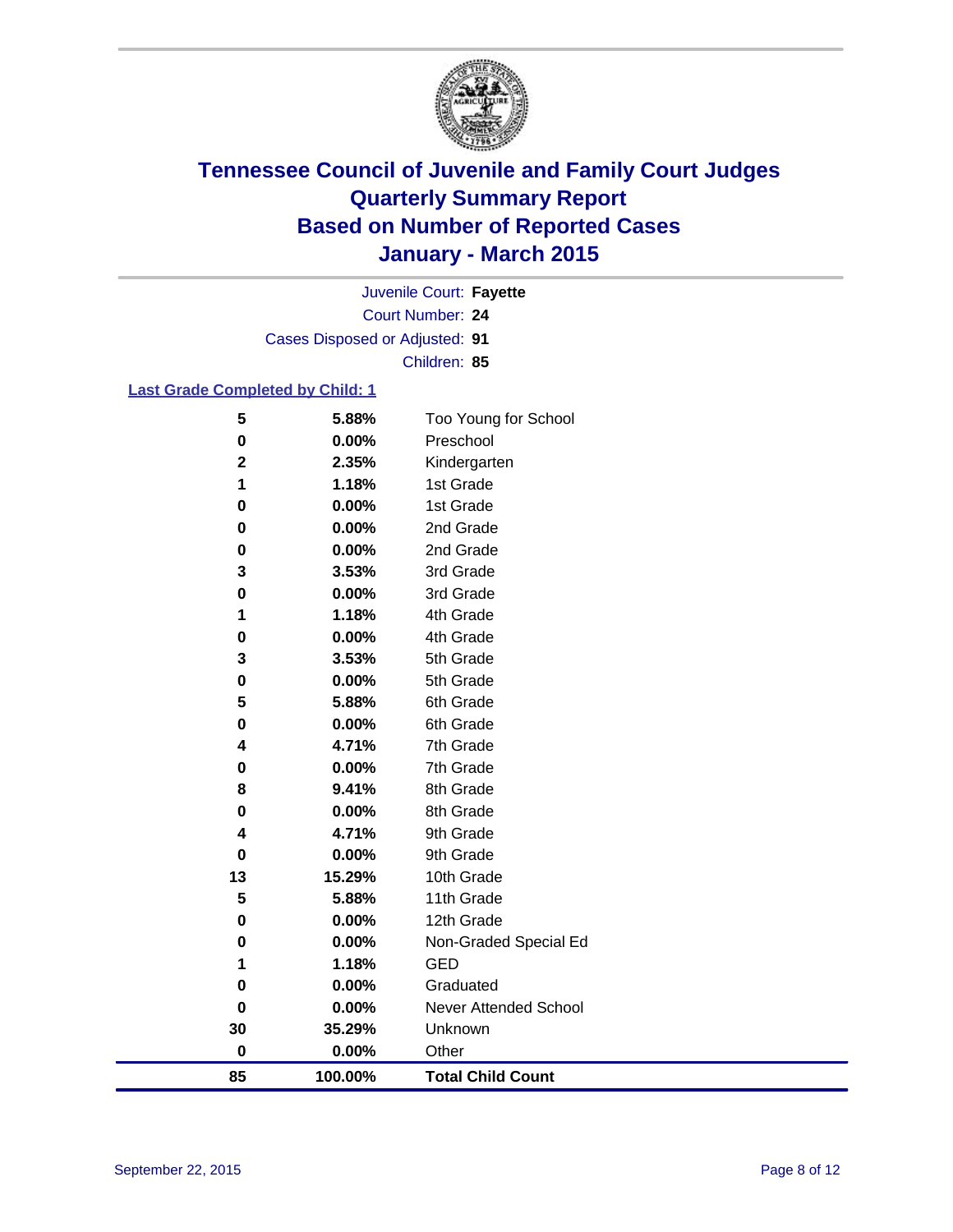

|                                                                                          | Juvenile Court: Fayette                                                                                         |
|------------------------------------------------------------------------------------------|-----------------------------------------------------------------------------------------------------------------|
|                                                                                          | Court Number: 24                                                                                                |
| Cases Disposed or Adjusted: 91                                                           |                                                                                                                 |
|                                                                                          | Children: 85                                                                                                    |
| <b>Enrolled in Special Education: 1</b>                                                  |                                                                                                                 |
| 8<br>9.41%                                                                               | Yes                                                                                                             |
| 45<br>52.94%                                                                             | No                                                                                                              |
| 32<br>37.65%                                                                             | Unknown                                                                                                         |
| 85<br>100.00%                                                                            | <b>Total Child Count</b>                                                                                        |
| $1 -$<br>the contract of the contract of the contract of the contract of the contract of | the contract of the contract of the contract of the contract of the contract of the contract of the contract of |

One child could be counted in multiple categories, verify accuracy of your court's data

| <b>Action Executed By: 1</b> |         |      |
|------------------------------|---------|------|
| 145                          | 100.00% | Judo |

| 145 | 100.00%  | <b>Total Action Count</b> |
|-----|----------|---------------------------|
| 0   | $0.00\%$ | Unknown                   |
| 0   | $0.00\%$ | Other                     |
| 0   | $0.00\%$ | <b>YSO</b>                |
| 0   | $0.00\%$ | Magistrate                |
| 145 | 100.00%  | Judge                     |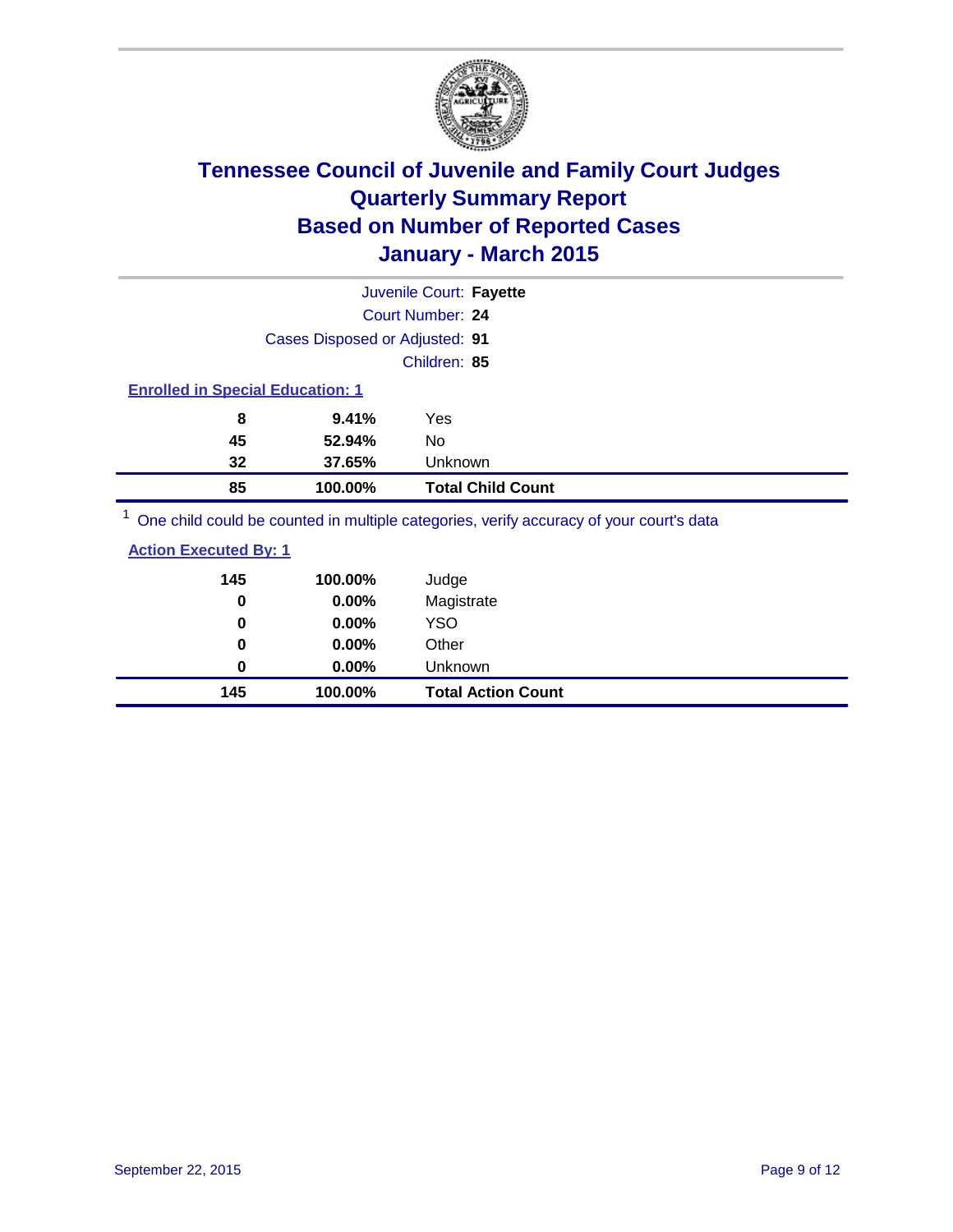

Court Number: **24** Juvenile Court: **Fayette** Cases Disposed or Adjusted: **91** Children: **85**

### **Formal / Informal Actions: 1**

| 44  | 30.34%   | Dismissed                                        |
|-----|----------|--------------------------------------------------|
| 0   | $0.00\%$ | Retired / Nolle Prosequi                         |
| 0   | $0.00\%$ | <b>Complaint Substantiated Delinquent</b>        |
| 1   | 0.69%    | <b>Complaint Substantiated Status Offender</b>   |
| 0   | $0.00\%$ | <b>Complaint Substantiated Dependent/Neglect</b> |
| 0   | $0.00\%$ | <b>Complaint Substantiated Abused</b>            |
| 0   | $0.00\%$ | <b>Complaint Substantiated Mentally III</b>      |
| 0   | $0.00\%$ | Informal Adjustment                              |
| 0   | $0.00\%$ | <b>Pretrial Diversion</b>                        |
| 0   | $0.00\%$ | <b>Transfer to Adult Court Hearing</b>           |
| 0   | $0.00\%$ | Charges Cleared by Transfer to Adult Court       |
| 33  | 22.76%   | Special Proceeding                               |
| 0   | $0.00\%$ | <b>Review Concluded</b>                          |
| 67  | 46.21%   | Case Held Open                                   |
| 0   | $0.00\%$ | Other                                            |
| 0   | $0.00\%$ | <b>Unknown</b>                                   |
| 145 | 100.00%  | <b>Total Action Count</b>                        |

<sup>1</sup> If different than number of Referral Reasons (145), verify accuracy of your court's data.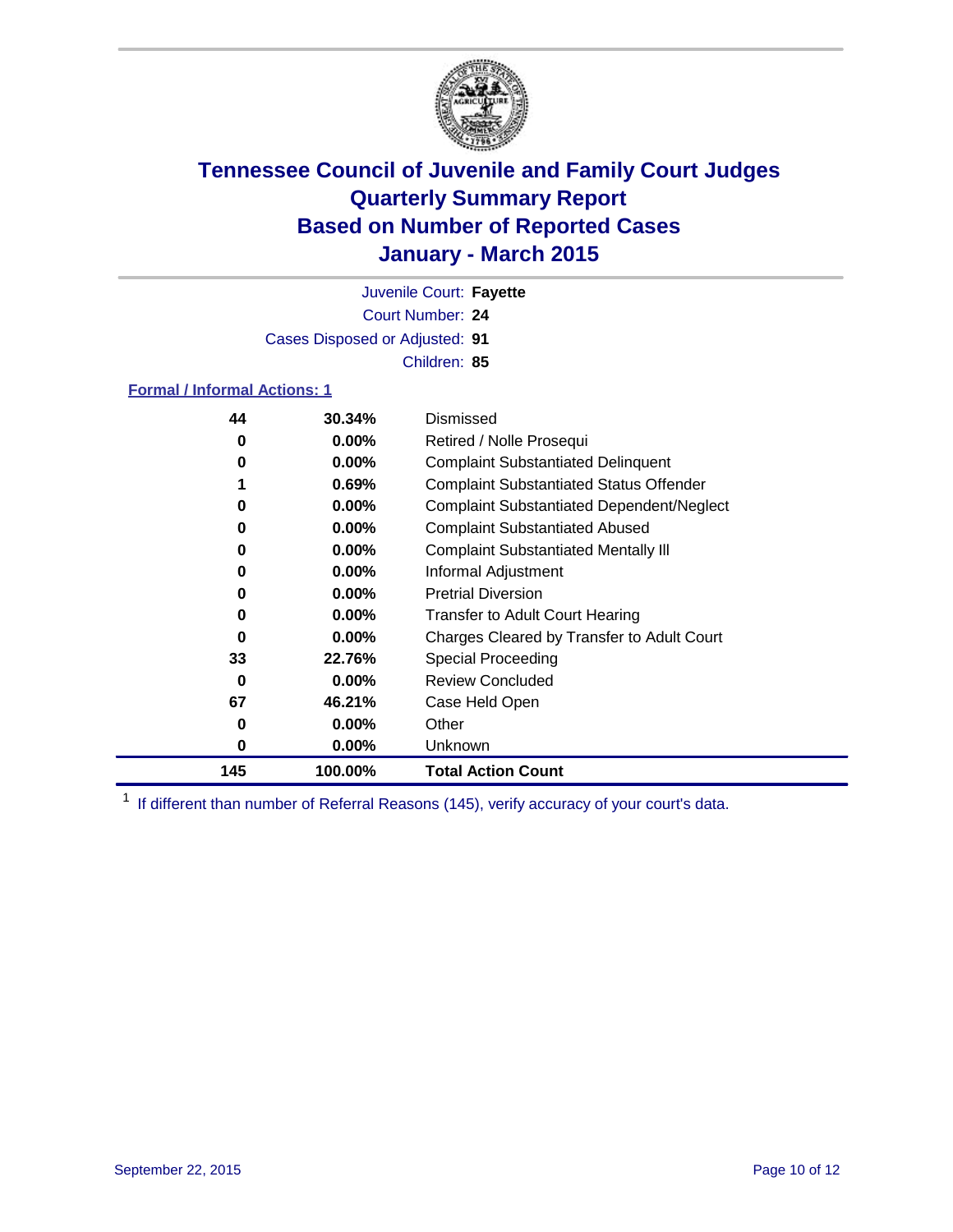

|                       |                                | Juvenile Court: Fayette                               |
|-----------------------|--------------------------------|-------------------------------------------------------|
|                       |                                | Court Number: 24                                      |
|                       | Cases Disposed or Adjusted: 91 |                                                       |
|                       |                                | Children: 85                                          |
| <b>Case Outcomes:</b> |                                | There can be multiple outcomes for one child or case. |
| 26                    | 13.76%                         | <b>Case Dismissed</b>                                 |
| 0                     | 0.00%                          | Case Retired or Nolle Prosequi                        |
| 17                    | 8.99%                          | Warned / Counseled                                    |
| 47                    | 24.87%                         | Held Open For Review                                  |
| 1                     | 0.53%                          | Supervision / Probation to Juvenile Court             |
| 0                     | 0.00%                          | <b>Probation to Parents</b>                           |
| 10                    | 5.29%                          | Referral to Another Entity for Supervision / Service  |
| 0                     | 0.00%                          | Referred for Mental Health Counseling                 |
| 1                     | 0.53%                          | Referred for Alcohol and Drug Counseling              |
| 0                     | 0.00%                          | Referred to Alternative School                        |
| 0                     | 0.00%                          | Referred to Private Child Agency                      |
| 3                     | 1.59%                          | Referred to Defensive Driving School                  |
| 0                     | 0.00%                          | Referred to Alcohol Safety School                     |
| 0                     | 0.00%                          | Referred to Juvenile Court Education-Based Program    |
| 0                     | 0.00%                          | Driver's License Held Informally                      |
| 0                     | 0.00%                          | <b>Voluntary Placement with DMHMR</b>                 |
| 0                     | 0.00%                          | <b>Private Mental Health Placement</b>                |
| 0                     | 0.00%                          | Private MR Placement                                  |
| 1                     | 0.53%                          | Placement with City/County Agency/Facility            |
| 0                     | 0.00%                          | Placement with Relative / Other Individual            |
| 2                     | 1.06%                          | Fine                                                  |
| 15                    | 7.94%                          | <b>Public Service</b>                                 |
| 4                     | 2.12%                          | Restitution                                           |
| 0                     | 0.00%                          | <b>Runaway Returned</b>                               |
| 3                     | 1.59%                          | No Contact Order                                      |
| 0                     | 0.00%                          | Injunction Other than No Contact Order                |
| U                     | 0.00%                          | <b>House Arrest</b>                                   |
| 0                     | 0.00%                          | <b>Court Defined Curfew</b>                           |
| 0                     | 0.00%                          | Dismissed from Informal Adjustment                    |
| 0                     | 0.00%                          | <b>Dismissed from Pretrial Diversion</b>              |
| 0                     | 0.00%                          | Released from Probation                               |
| 0                     | 0.00%                          | <b>Transferred to Adult Court</b>                     |
| o                     | 0.00%                          | <b>DMHMR Involuntary Commitment</b>                   |
| 0                     | 0.00%                          | <b>DCS Commitment - Determinate</b>                   |